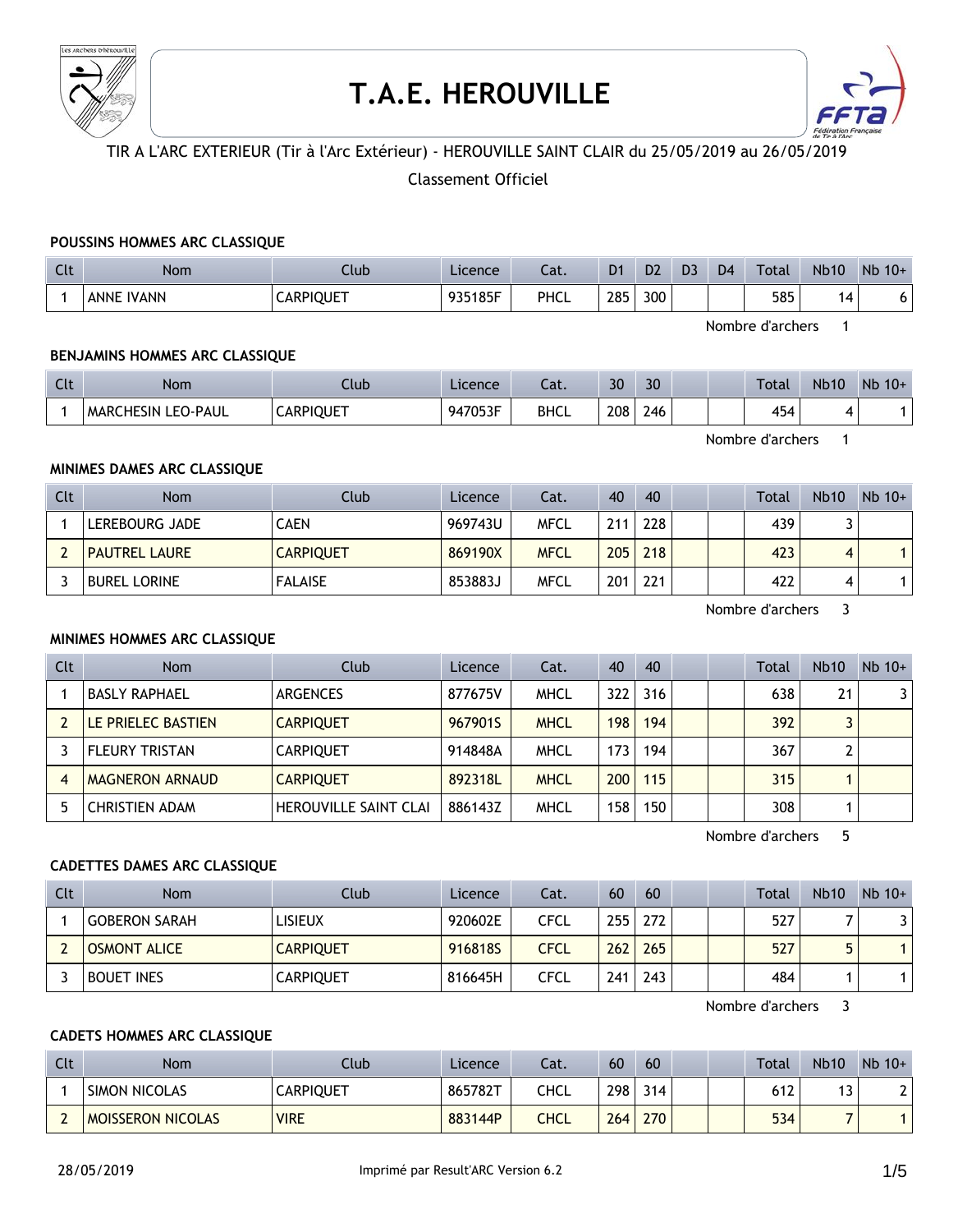#### **JUNIORS HOMMES ARC CLASSIQUE 70m - 122cm**

| Clt | Nom                 | Club              | Licence | Cat.        | 70  | 70  |  | <b>Total</b> | <b>Nb10</b> | $Nb$ 10+ |
|-----|---------------------|-------------------|---------|-------------|-----|-----|--|--------------|-------------|----------|
|     | POISSON JORIS       | <b>CARPIQUET</b>  | 792883E | JHCL        | 281 | 290 |  | 574          | O           |          |
|     | <b>PALMIER PAUL</b> | <b>OUISTREHAM</b> | 840439W | <b>JHCL</b> | 249 | 261 |  | 510          | Δ           |          |

Nombre d'archers 2

## **SENIORS 1 DAMES ARC CLASSIQUE 70m - 122cm**

| Clt | Nom                       | Llub                                    | Licence    | $\sim$<br>∟aι. | 70  | 70  |  | Total       | <b>Nb10</b> | $Nb$ 10+ |
|-----|---------------------------|-----------------------------------------|------------|----------------|-----|-----|--|-------------|-------------|----------|
|     | LUCIE<br>SOSNIERZ-RICHARD | <b>HEROUVILL</b><br>SAINT<br><b>CLA</b> | $621039$ T | S1FCL          | 242 | 242 |  | 155<br>1J J |             |          |

Nombre d'archers 1

## **SENIORS 1 HOMMES ARC CLASSIQUE 70m - 122cm**

| Clt | <b>Nom</b>              | Club                         | Licence | Cat.               | 70  | 70  |  | Total | <b>Nb10</b> | $Nb$ 10+       |
|-----|-------------------------|------------------------------|---------|--------------------|-----|-----|--|-------|-------------|----------------|
|     | <b>TAFFARD VINCENT</b>  | HEROUVILLE SAINT CLAI        | 421908W | S <sub>1</sub> HCL | 285 | 284 |  | 569   | 11          | 2 <sup>1</sup> |
|     | SOSNIERZ ARNAUD         | <b>HEROUVILLE SAINT CLAI</b> | 351959P | S <sub>1</sub> HCL | 276 | 267 |  | 543   | 9           |                |
|     | <b>MOTREFF NICOLAS</b>  | <b>CAEN</b>                  | 637890J | S <sub>1</sub> HCL | 261 | 265 |  | 526   | 5           |                |
| 4   | <b>ROUVILLER AXEL</b>   | <b>HEROUVILLE SAINT CLAI</b> | 718250G | S <sub>1</sub> HCL | 269 | 244 |  | 513   | 4           |                |
| 5   | JOUAN ADRIEN            | <b>OUISTREHAM</b>            | 597671T | S <sub>1</sub> HCL | 253 | 242 |  | 495   |             |                |
| 6   | MOUDOULAUD TIMOTHY      | <b>HEROUVILLE SAINT CLAI</b> | 715827Y | S <sub>1</sub> HCL | 245 | 238 |  | 483   | 6           | 2 <sup>1</sup> |
|     | <b>BENOIST MARKYANN</b> | DOUVRES LA DELIVRAND         | 941077K | S <sub>1</sub> HCL | 242 | 223 |  | 465   | 8           |                |

Nombre d'archers 7

## **SENIORS 2 DAMES ARC CLASSIQUE 70m - 122cm**

| Clt | Nom                     | Club                 | Licence | Cat.               | 70  | 70  |  | Total | <b>Nb10</b> | $Nb$ 10+ |
|-----|-------------------------|----------------------|---------|--------------------|-----|-----|--|-------|-------------|----------|
|     | DUPONT MARIE-LAURE      | <b>FALAISE</b>       | 782121G | S <sub>2</sub> FCL | 252 | 234 |  | 486   |             |          |
|     | <b>REYNAUD LAURENCE</b> | DOUVRES LA DELIVRAND | 8542815 | S <sub>2</sub> FCL | 196 | 222 |  | 418   |             |          |
|     | <b>PAUTREL ANNIE</b>    | <b>CARPIOUET</b>     | 909571P | S <sub>2</sub> FCL | 165 | 171 |  | 336   |             |          |

Nombre d'archers 3

## **SENIORS 2 HOMMES ARC CLASSIQUE 70m - 122cm**

| Clt | Nom                       | <b>Club</b>                  | Licence | Cat.               | 70  | 70  |  | <b>Total</b> | Nb10           | $Nb$ 10+       |
|-----|---------------------------|------------------------------|---------|--------------------|-----|-----|--|--------------|----------------|----------------|
|     | VANDER CRUYSSEN THOMAS    | <b>BAYEUX</b>                | 965061E | S2HCL              | 291 | 289 |  | 580          | 9              | 4              |
| 2   | <b>GRECIET GHYSLAIN</b>   | <b>CAEN</b>                  | 204206N | S <sub>2</sub> HCL | 279 | 270 |  | 549          | 11             | $\mathbf{1}$   |
| 3   | <b>CLOUARD OLIVIER</b>    | <b>HEROUVILLE SAINT CLAI</b> | 798793D | S2HCL              | 271 | 248 |  | 519          | 5              | $\overline{2}$ |
| 4   | <b>CAPDEVILA PHILIPPE</b> | <b>OUISTREHAM</b>            | 914836M | S <sub>2</sub> HCL | 242 | 251 |  | 493          | 5              |                |
| 5   | <b>GILLES PHILIPPE</b>    | <b>VILLERS SUR MER</b>       | 799709Z | S <sub>2</sub> HCL | 244 | 244 |  | 488          | 5              | $\mathbf 1$    |
| 6   | <b>LEREBOURG TONY</b>     | <b>CAEN</b>                  | 975509L | S <sub>2</sub> HCL | 237 | 232 |  | 469          | 3              | $\mathbf{1}$   |
|     | <b>MOREL MARC</b>         | DOUVRES LA DELIVRAND         | 848171A | S2HCL              | 200 | 252 |  | 452          | 4              | $\overline{2}$ |
| 8   | <b>RICHARD MICKAEL</b>    | <b>FALAISE</b>               | 900009W | S <sub>2</sub> HCL | 227 | 220 |  | 447          |                |                |
| 9   | <b>QUEILLE JEAN LUC</b>   | <b>COURSEULLES SUR MER</b>   | 895815M | S2HCL              | 212 | 216 |  | 428          | $\overline{2}$ | $\mathbf 1$    |
| 10  | <b>BASLY BENOIT</b>       | <b>ST PIERRE SUR DIVES</b>   | 448032S | S <sub>2</sub> HCL | 199 | 196 |  | 395          | $\overline{2}$ |                |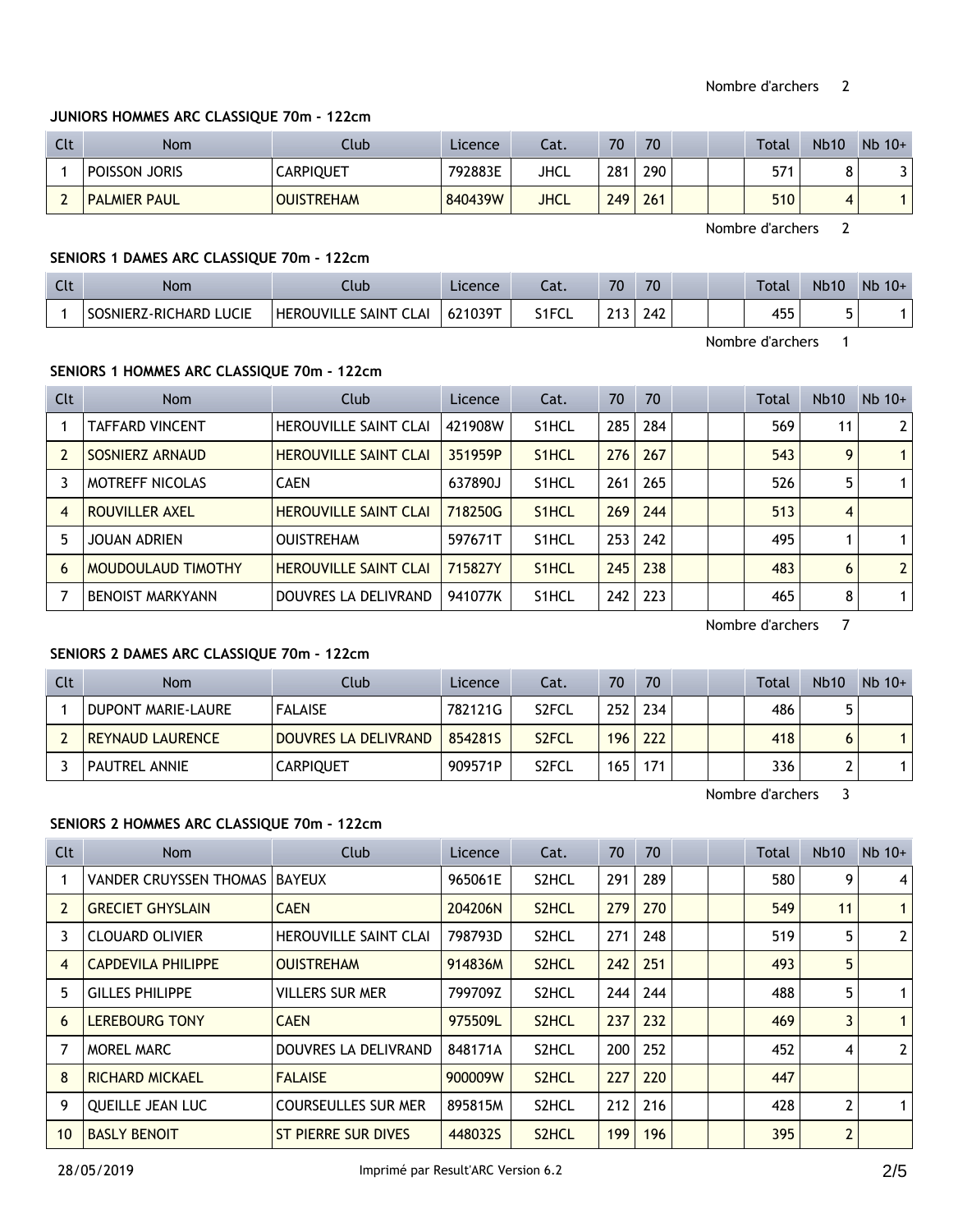#### **SENIORS 3 DAMES ARC CLASSIQUE 60m - 122cm**

| $\Gamma$<br><b>CLL</b> | <b>Nom</b>                        | Ilub            | Licence | Cat.  | 60  | 60 |  | <b>Total</b> | <b>Nb10</b> | N <sub>b</sub><br>$10+$ |
|------------------------|-----------------------------------|-----------------|---------|-------|-----|----|--|--------------|-------------|-------------------------|
|                        | <b>FRANCOISE</b><br><b>MURAIL</b> | Villers sur mer | 827827M | S3FCL | 207 |    |  | 378          | -           |                         |

Nombre d'archers 1

## **SENIORS 3 HOMMES ARC CLASSIQUE 60m - 122cm**

| Clt | Nom                 | Club             | Licence | Cat.  | 60  | 60  |  | <b>Total</b> | <b>Nb10</b> | $Nb 10+$ |
|-----|---------------------|------------------|---------|-------|-----|-----|--|--------------|-------------|----------|
|     | VALLEE JEAN PAUL    | <b>CAEN</b>      | 275539Z | S3HCL | 260 | 257 |  | 517          |             |          |
|     | <b>HAUTEUR MARC</b> | <b>CARPIQUET</b> | 717062R | S3HCL | 228 | 247 |  | 475          |             |          |

Nombre d'archers 2

#### **CADETS HOMMES ARC A POULIES**

| <b>Clt</b> | Nom               | Clubl          | <b>Licence</b> | Cat. | 50  | 50           | <b>Total</b>     | <b>Nb10</b> | $Nb 10+$ |
|------------|-------------------|----------------|----------------|------|-----|--------------|------------------|-------------|----------|
|            | <b>BUREL NAEL</b> | <b>FALAISE</b> | 797562R        | снсо | 252 | っっっ<br>، د ۲ | 489              |             | ا د      |
|            |                   |                |                |      |     |              | Nombre d'archers |             |          |

#### **JUNIORS HOMMES ARC A POULIES 50m - 80cm**

| <b>Clt</b> | Nom             | Llub             | Licence | $\sim$<br>cal. | 50  | 50  |  | Total | <b>Nb10</b> | Nb<br>$10+$ |
|------------|-----------------|------------------|---------|----------------|-----|-----|--|-------|-------------|-------------|
|            | FONTAINE DAMIEN | <b>CARPIQUET</b> | 811195J | JHCO           | 269 | 284 |  | 553   | 10          |             |

Nombre d'archers 1

#### **SENIORS 1 DAMES ARC A POULIES 50m - 80cm**

| Clt | Nom                           | Ilub                               | Licence | ۵t.                | 50               | 50  |  | Total | Nb <sub>10</sub> | Nb<br>$10+$ |
|-----|-------------------------------|------------------------------------|---------|--------------------|------------------|-----|--|-------|------------------|-------------|
|     | .ERIE<br><b>POULINGUE VAL</b> | : Sur Dives<br><b>PIERRE</b><br>CT | 814319E | S <sub>2</sub> FCO | 299 <sub>1</sub> | 303 |  | 602   | 14               |             |

Nombre d'archers 1

#### **SENIORS 1 HOMMES ARC A POULIES 50m - 80cm**

| Clt | <b>Nom</b>             | Club                                 | Licence | $\sim$<br>-al. | 50                  | 50  |  | <b>Total</b>  | <b>Nb10</b> | Nb<br>$10+$ |
|-----|------------------------|--------------------------------------|---------|----------------|---------------------|-----|--|---------------|-------------|-------------|
|     | THOMAS<br><b>ENGEL</b> | <b>MER</b><br><b>COURSEULLES SUR</b> | 702538D | S1HCO          | $\sim$ $\sim$<br>JJ | 339 |  | $-22$<br>07 Z | $\sim$<br>- | 10          |

Nombre d'archers 1

#### **SENIORS 2 HOMMES ARC A POULIES 50m - 80cm**

| Clt | <b>Nom</b>              | Club                | Licence | Cat.                           | 50  | 50  |  | Total | <b>Nb10</b> | $Nb$ 10+ |
|-----|-------------------------|---------------------|---------|--------------------------------|-----|-----|--|-------|-------------|----------|
|     | POULINGUE OLIVIER       | ST PIERRE SUR DIVES | 672124V | S <sub>2</sub> HCO             | 337 | 330 |  | 667   | 29          | 11       |
|     | <b>BERTAULD NICOLAS</b> | <b>FALAISE</b>      | 782123J | S <sub>2</sub> H <sub>CO</sub> | 306 | 306 |  | 612   | 15          | 5        |
|     | <b>GUILBERT VINCENT</b> | <b>VERSON</b>       | 882588K | S <sub>2</sub> HCO             | 291 | 286 |  | 577   | 11          |          |
|     | <b>BUREL PATRICK</b>    | <b>FALAISE</b>      | 805298Z | S <sub>2</sub> H <sub>CO</sub> | 281 | 275 |  | 556   | 11          | 5.       |

Nombre d'archers 4

## **SENIORS 3 HOMMES ARC A POULIES 50m - 80cm**

| Clt | Nom                     | .lub                       | Licence | Cat.  | 50  | 50  |  | <b>Total</b> | <b>Nb10</b> | $Nb$ 10+ |
|-----|-------------------------|----------------------------|---------|-------|-----|-----|--|--------------|-------------|----------|
|     | BARBANCHON PHILIPPE     | <b>COURSEULLES SUR MER</b> | 811840K | S3HCO | 329 | 319 |  | 648          | 26          |          |
|     | <b>MALDONADO HUBERT</b> | <b>CARPIQUET</b>           | 872011N | S3HCO | 212 | 295 |  | 607          | . J         |          |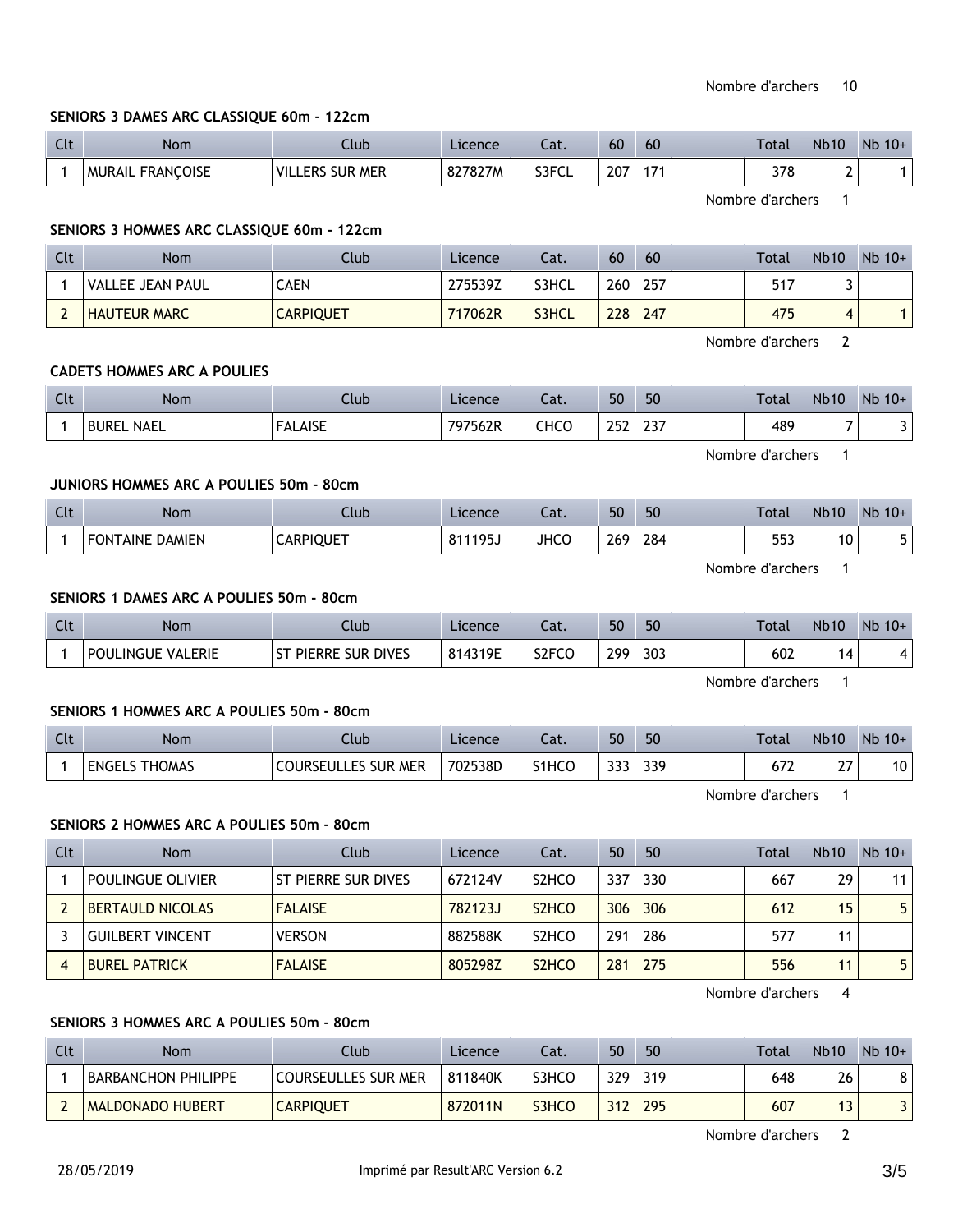#### **JUNIORS HOMMES ARC CLASSIQUE 50m - 122cm**

| $\overline{C}$<br>ີ | <b>Nom</b>         | Club                 | Licence | $\sim$<br>-aι. | 50  | 50                |  | Total | <b>Nb10</b> | Nb<br>$10+$ |
|---------------------|--------------------|----------------------|---------|----------------|-----|-------------------|--|-------|-------------|-------------|
|                     | ' MIER PAUL<br>PAI | <b>TREHAM</b><br>лшс | 840439W | <b>JHCL</b>    | วดว | 295<br><b>LIJ</b> |  | 587   | 10          | O           |

Nombre d'archers 1

#### **SENIORS 1 HOMMES ARC CLASSIQUE 50m - 122cm**

| Clt | <b>Nom</b>          | Club                         | Licence | Cat.               | 50  | 50  |  | Total | <b>Nb10</b> | $Nb$ 10+ |
|-----|---------------------|------------------------------|---------|--------------------|-----|-----|--|-------|-------------|----------|
|     | SOSNIERZ ARNAUD     | <b>HEROUVILLE SAINT CLAI</b> | 351959P | S <sub>1</sub> HCL | 306 | 313 |  | 619.  | 18          | 81       |
|     | <b>JOUAN ADRIEN</b> | <b>OUISTREHAM</b>            | 597671T | S <sub>1</sub> HCL | 286 | 271 |  | 557   | 6           |          |
|     | LACOLLEY FRANCOIS   | <b>CARPIQUET</b>             | 940818D | S <sub>1</sub> HCL | 197 | 249 |  | 446   |             |          |

Nombre d'archers 3

# **SENIORS 2 DAMES ARC CLASSIQUE 50m - 122cm**

| Clt | <b>Nom</b>               | Club                   | Licence | Cat.               | 50               | 50  |  | Total | <b>Nb10</b> | $Nb$ 10+       |
|-----|--------------------------|------------------------|---------|--------------------|------------------|-----|--|-------|-------------|----------------|
|     | LAURENCE SYLVIANE        | FONTENAY LE MARMION    | 754738T | S <sub>2</sub> FCL | 293              | 298 |  | 591   | 14          | 51             |
|     | <b>DANTHIER DELPHINE</b> | <b>VILLERS SUR MER</b> | 626839X | S <sub>2</sub> FCL | 268 <sub>1</sub> | 292 |  | 560   | 13          | 6 <sup>1</sup> |
|     | <b>BEUVE SOLVEIG</b>     | ARGENCES               | 694847U | S <sub>2</sub> FCL | 237              | 241 |  | 478   |             | 2 <sup>1</sup> |
|     | <b>REYNAUD LAURENCE</b>  | DOUVRES LA DELIVRAND   | 8542815 | S <sub>2</sub> FCL |                  | 225 |  | 442   |             |                |

Nombre d'archers 4

## **SENIORS 2 HOMMES ARC CLASSIQUE 50m - 122cm**

| Clt | Nom                       | Club                       | Licence | Cat.               | 50  | 50  |  | <b>Total</b> | Nb10 | $Nb$ 10+       |
|-----|---------------------------|----------------------------|---------|--------------------|-----|-----|--|--------------|------|----------------|
|     | <b>CHAPON THIERRY</b>     | HEROUVILLE SAINT CLAI      | 800075X | S <sub>2</sub> HCL | 299 | 308 |  | 607          | 9    | 3              |
|     | <b>PALY OLIVIER</b>       | <b>FONTENAY LE MARMION</b> | 800914J | S <sub>2</sub> HCL | 300 | 300 |  | 600          | 9    | $\mathbf{1}$   |
| 3   | <b>GILLES PHILIPPE</b>    | <b>VILLERS SUR MER</b>     | 799709Z | S <sub>2</sub> HCL | 300 | 299 |  | 599          | 11   | $\mathbf{2}$   |
| 4   | <b>CAPDEVILA PHILIPPE</b> | <b>OUISTREHAM</b>          | 914836M | S <sub>2</sub> HCL | 300 | 296 |  | 596          | 8    | $\overline{2}$ |
| 5   | <b>CARRANO CHRISTOPHE</b> | <b>THURY HARCOURT</b>      | 202696X | S2HCL              | 295 | 290 |  | 585          | 5    |                |
| 6   | <b>BASLY BENOIT</b>       | <b>ST PIERRE SUR DIVES</b> | 448032S | S <sub>2</sub> HCL | 278 | 298 |  | 576          | 7    | $\mathbf{1}$   |
|     | MOREL MARC                | DOUVRES LA DELIVRAND       | 848171A | S2HCL              | 287 | 279 |  | 566          | 10   | $\mathbf{2}$   |
| 8   | <b>LAURENT ERIC</b>       | <b>BAYEUX</b>              | 703826D | S <sub>2</sub> HCL | 269 | 281 |  | 550          | 9    | $\mathbf{1}$   |
| 9   | <b>MOTREFF DIDIER</b>     | <b>CAEN</b>                | 678867Z | S2HCL              | 244 | 264 |  | 508          |      | $\mathbf{1}$   |

Nombre d'archers 9

#### **SENIORS 3 DAMES ARC CLASSIQUE 50m - 122cm**

| $\sim$<br>นเ | Nom                               | Jub                                | Licence | $\sim$<br>cal. | 50       | 50  |  | Total      | <b>Nb10</b> | Nb<br>$10+$ |
|--------------|-----------------------------------|------------------------------------|---------|----------------|----------|-----|--|------------|-------------|-------------|
|              | <b>FRANCOISE</b><br><b>MURAIL</b> | 'VIL.<br><b>MER</b><br>SUR<br>.ERS | 827827M | S3FCL          | 741<br>∸ | 270 |  | <b>E44</b> |             |             |

Nombre d'archers 1

# **SENIORS 3 HOMMES ARC CLASSIQUE 50m - 122cm**

| Clt | <b>Nom</b>             | Club        | Licence | Cat.  | 50  | 50  |  | <b>Total</b> | <b>Nb10</b> | $Nb 10+$ |
|-----|------------------------|-------------|---------|-------|-----|-----|--|--------------|-------------|----------|
|     | VALLEE JEAN PAUL       | <b>CAEN</b> | 275539Z | S3HCL | 305 | 302 |  | 607          | 14          | 4        |
|     | <b>BREHIER JACQUES</b> | <b>VIRE</b> | 857216G | S3HCL | 309 | 288 |  | 597          |             |          |
|     | <b>DUBOSO GILLES</b>   | <b>VIRE</b> | 598934R | S3HCL | 289 | 297 |  | 586          |             |          |